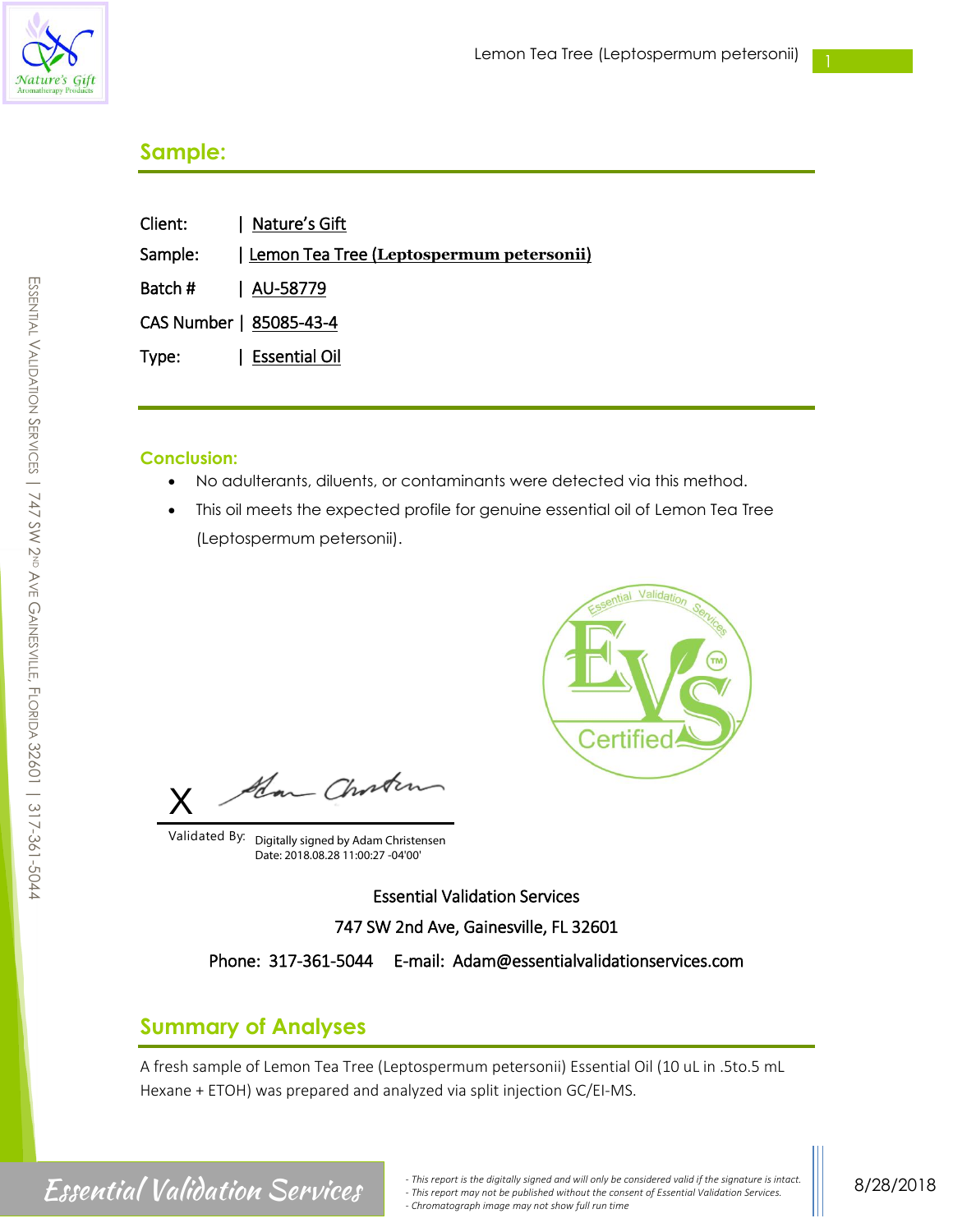

2

| <b>Main Compounds</b>    | <b>Percentages</b> |
|--------------------------|--------------------|
| Geranial                 | 33.55%             |
| <b>Neral</b>             | 21.41%             |
| Citronellal              | 17.10%             |
| Citronellol (Co-Eluting) | 3.39%              |
| Geraniol                 | 2.69%              |
| Isopulegol               | 2.07%              |
| Linalool                 | 1.43%              |
| Bicyclogermacrene        | 1.40%              |
| Citronellyl acetate      | 1.36%              |
| Isoisopulegol            | 1.02%              |
| beta-Elemene             | 0.79%              |
| (E)-Isocitral            | 0.77%              |
| <b>Geranyl acetate</b>   | 0.69%              |

| <b>Monoterpenes</b> | <b>Sesquiterpenes</b> | <b>Monoterpenols</b> | Sesquiterpenols | <b>Ketones</b> |
|---------------------|-----------------------|----------------------|-----------------|----------------|
| 1.13%               | 4.09%                 | 11.08%               | 0.57%           | 0.38%          |
|                     |                       |                      |                 |                |
| <b>Esters</b>       | <b>Ethers</b>         | Aldehydes            | <b>Phenols</b>  | Other          |
| 2.21%               | 0.57%                 | 73.07%               | 0.66%           | 6.24%          |



Finis report is the digitally signed and will only be considered valid if the signature is intact.<br>
This report may not be published without the consent of Essential Validation Services. *- This report may not be published without the consent of Essential Validation Services. - Chromatograph image may not show full run time*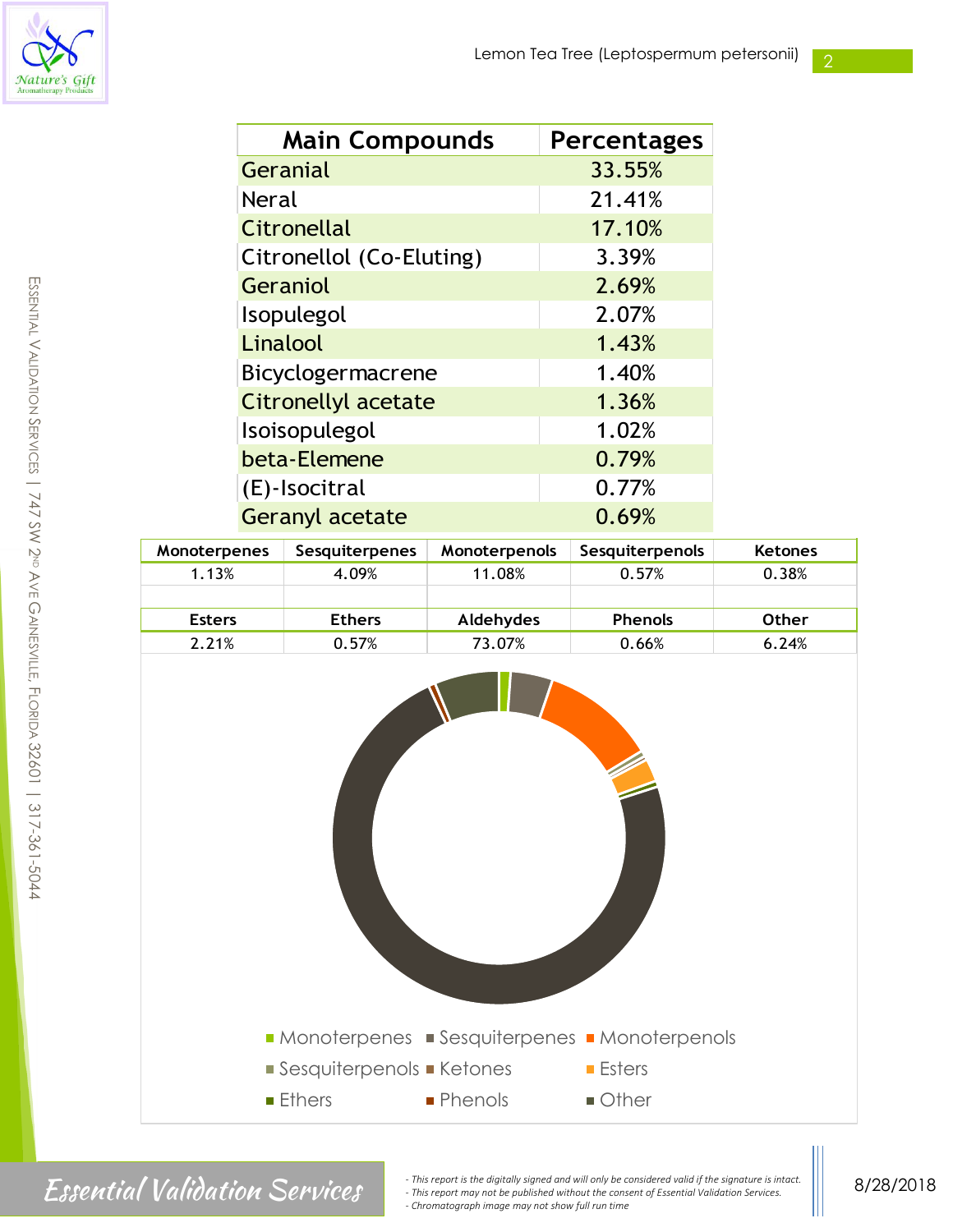

 $\mathfrak{b}_4$ 

996  $\vec{o}$ 

**1279** 

ಕ





*Finis report is the digitally signed and will only be considered valid if the signature is intact.*<br> *This report may not be published without the consent of Essential Validation Services.*<br>
Chromategraphing a may not be *- This report may not be published without the consent of Essential Validation Services. - Chromatograph image may not show full run time*

8/28/2018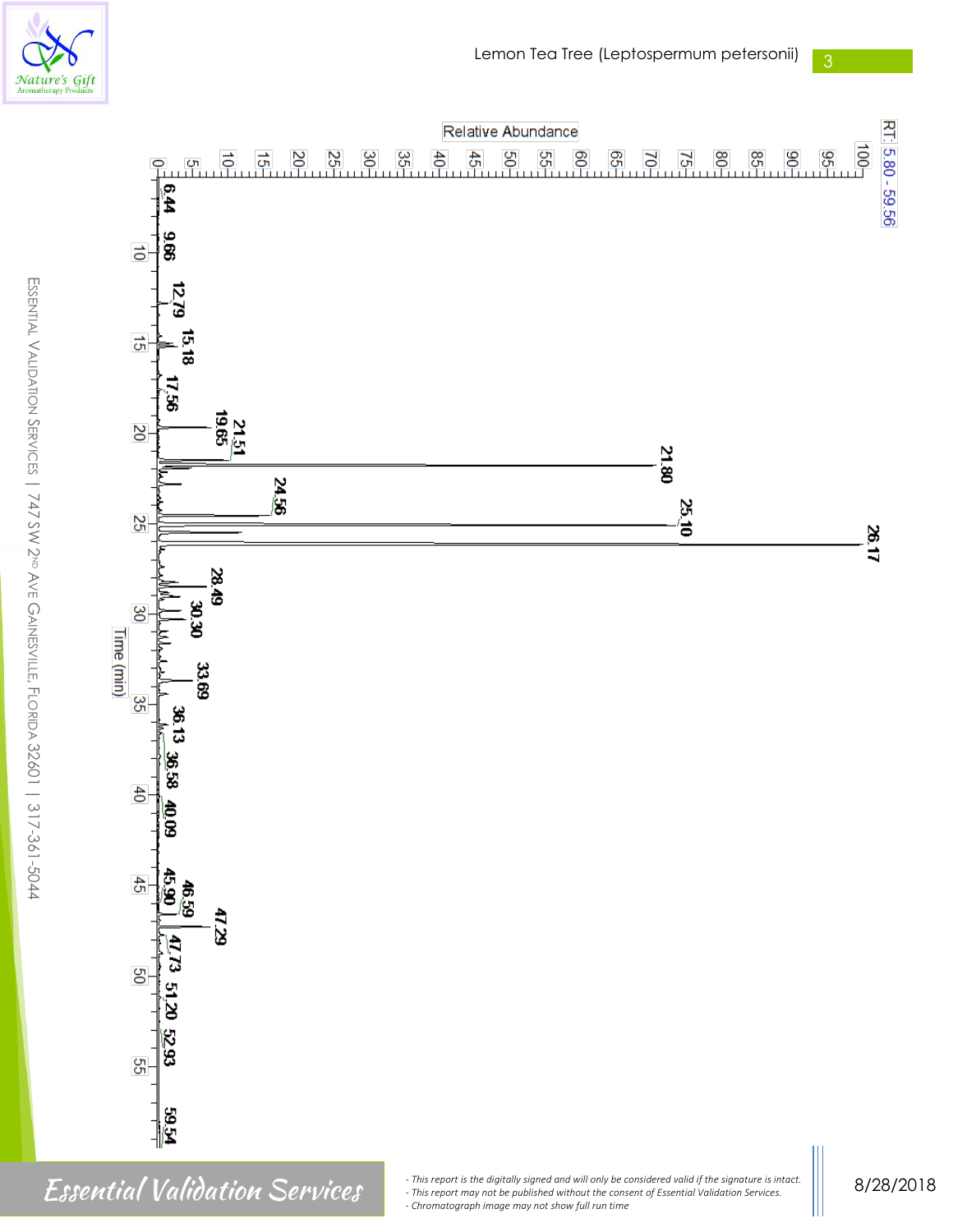

m

| <b>Total Percentage</b> |           | 93.77%     |                           |                |                           |
|-------------------------|-----------|------------|---------------------------|----------------|---------------------------|
| <b>Peak Number</b>      | <b>RT</b> | Area %     | <b>Compound Name</b>      | R <sub>l</sub> | <b>Chemical Family</b>    |
| 1                       | 9.66      | 0.01%      | cis-Hex-3-en-1-ol         | 850.00         | <b>Aliphatic Alcohol</b>  |
| $\overline{2}$          | 12.79     | 0.28%      | alpha-Pinene              | 936.10         | Monoterpene               |
| 3                       | 14.46     | 0.01%      | Sabinene                  | 973.00         | Monoterpene               |
| $\overline{\mathbf{4}}$ | 14.59     | 0.09%      | beta-Pinene               | 974.00         | Monoterpene               |
| 5                       | 14.99     | 0.38%      | 6-Methyl-5-hepten-2-one   | 982.00         | <b>Aliphatic Ketone</b>   |
| 6                       | 15.18     | 0.51%      | Myrcene                   | 989.20         | Monoterpene               |
| $\overline{7}$          | 15.76     | 0.02%      | alpha-Phellandrene        | 1002.00        | Monoterpene               |
| 8                       | 16.59     | 0.02%      | para-Cymene               | 1024.30        | Monoterpene               |
| 9                       | 16.77     | 0.12%      | Limonene                  | 1029.50        | Monoterpene               |
| 10                      | 17.56     | 0.08%      | (E)-beta-Ocimene          | 1047.70        | Monoterpene               |
| 11                      | 19.65     | 1.43%      | Linalool                  | 1099.00        | Monoterpenol              |
| 12                      | 21.51     | 2.07%      | Isopulegol                | 1151.25        | Monoterpenol              |
| 13                      | 21.80     | 17.10%     | Citronellal               | 1154.50        | Monoterpene Aldehyde      |
| 14                      | 21.94     | 1.02%      | Isoisopulegol             | 1156.05        | Monoterpenol              |
| 15                      | 22.17     | 0.24%      | (Z)-Isocitral             | 1163.50        | Monoterpene Aldehyde      |
| 16                      | 22.32     | 0.06%      | para-Mentha-1,5-dien-8-ol | 1163.00        | Monoterpenol              |
| 17                      | 22.43     | 0.12%      | Neoisoisopulegol          | 1168.10        | Monoterpenol              |
| 18                      | 22.83     | 0.77%      | (E)-Isocitral             | 1183.57        | Monoterpene Aldehyde      |
| 19                      | 23.24     | 0.07%      | alpha-Terpineol           | 1191.71        | Monoterpenol              |
| 20                      | 23.81     | 0.12%      | trans-Piperitol           | 1208.50        | Monoterpenol              |
| 21                      | 24.25     | 0.11%      | trans-Carveol             |                | 1223.14 Monoterpenol      |
| 22                      | 24.56     | 3.39%      | Citronellol               | 1229.25        | Monoterpenol              |
| 23                      | 24.56     | Co-Eluting | <b>Nerol</b>              |                | 1230.67 Monoterpenol      |
| 24                      | 25.10     | 21.41%     | Neral                     | 1246.57        | Monoterpene Aldehyde      |
| 25                      | 25.50     | 2.69%      | Geraniol                  |                | 1255.29 Monoterpenol      |
| 26                      | 26.17     | 33.55%     | Geranial                  | 1272.00        | Monoterpene Aldehyde      |
| 27                      | 27.40     | 0.19%      | <b>UK</b>                 |                |                           |
| 28                      | 28.25     | 0.57%      | alpha-Terpinyl acetate    | 1353.00        | Monoterpene Ether         |
| 29                      | 28.49     | 1.36%      | Citronellyl acetate       |                | 1357.83 Monoterpene Ester |
| 30                      | 28.81     | 0.29%      | UK                        |                |                           |
| 31                      | 28.98     | 0.43%      | <b>UK</b>                 |                |                           |
| 32                      | 29.05     | 0.61%      | Eugenol                   | 1365.89        | Phenylpropanoid           |
| 33                      | 29.19     | 0.16%      | Neryl acetate             | 1362.90        | <b>Monoterpene Ester</b>  |
| 34                      | 29.81     | 0.69%      | Geranyl acetate           | 1379.20        | Monoterpene Ester         |
| 35                      | 30.30     | 0.79%      | beta-Elemene              | 1389.20        | Sesquiterpene             |
| 36                      | 30.53     | 0.05%      | Methyl Eugenol            | 1407.27        | Phenylpropanoid           |
| 37                      | 30.95     | 0.24%      | alpha-Gurjunene           | 1412.00        | Sesquiterpene             |
| 38                      | 31.29     | 0.30%      | beta-Caryophyllene        | 1427.14        | Sesquiterpene             |
| 39                      | 31.62     | 0.34%      | trans-alpha-Bergamotene   | 1435.00        | Sesquiterpene             |
| 40                      | 31.91     | 0.15%      | Aromadendrene             | 1449.80        | Sesquiterpene             |
| 41                      | 32.36     | 0.07%      | alpha-Humulene            | 1461.43        | Sesquiterpene             |
| 42                      | 32.61     | 0.25%      | allo-Aromadendrene        | 1471.00        | Sesquiterpene             |
| 43                      | 33.09     | 0.07%      | alpha-Amorphene           |                | 1481.75 Sesquiterpene     |

 $\textit{Essential}$  Validation Services export is the digitally signed and will only be considered valid if the signature is intact. *- Chromatograph image may not show full run time*